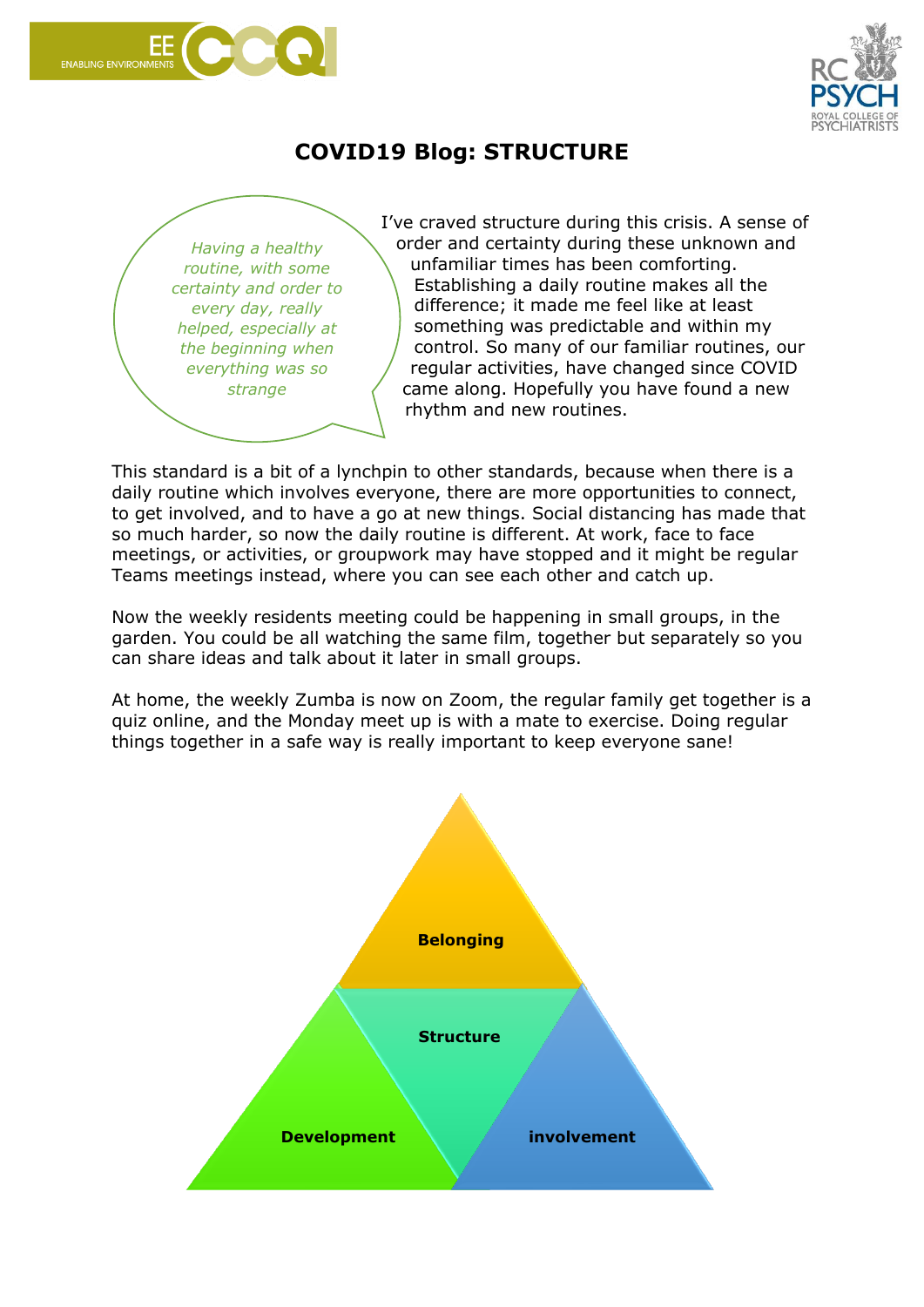



What has been your structure during COVID? How have you found trying to get a good routine? Sometimes its hard to create structure when things feel so uncertain. Start small, do one thing and stick to it, and make sure it includes other people.

Sometimes the structure doesn't feel that easy or nice either, certainly at the beginning. Getting into a freezing sea didn't start off nice or cycling against a head wind. Sometimes it still doesn't feel good, but the regularity of it is soothing, and the euphoria afterwards makes it so worth it.

*What has been your structure during COVID? How have you found trying to get a good routine? Start with just one thing and stick to it. Include other people.*

The structure of all of our lives is likely to change now.

Some of that will no doubt be for the best. Not travelling as much perhaps, dealing with less people all the time may feel like a relief. But some will be harder – coming out of isolation may feel frightening, being unclear how to behave now, may feel confusing and frustrating.

Consciously creating good routines for yourself and for others can make this easier. And most importantly, it can help everyone stay connected, and carry on talking to each other; then everyone has a role and knows there are people around who care.

My daily sea-swim started out as a way to keep fit during lockdown when I was at my desk and on screens all day long. Doing it every weekday, with a buddy, was the only way I was going to make myself stick to it. I didn't appreciate how important the daily social contact was going to be. The face of a friendly golden retriever, the morning chat with a mate. That habit makes such a difference now.